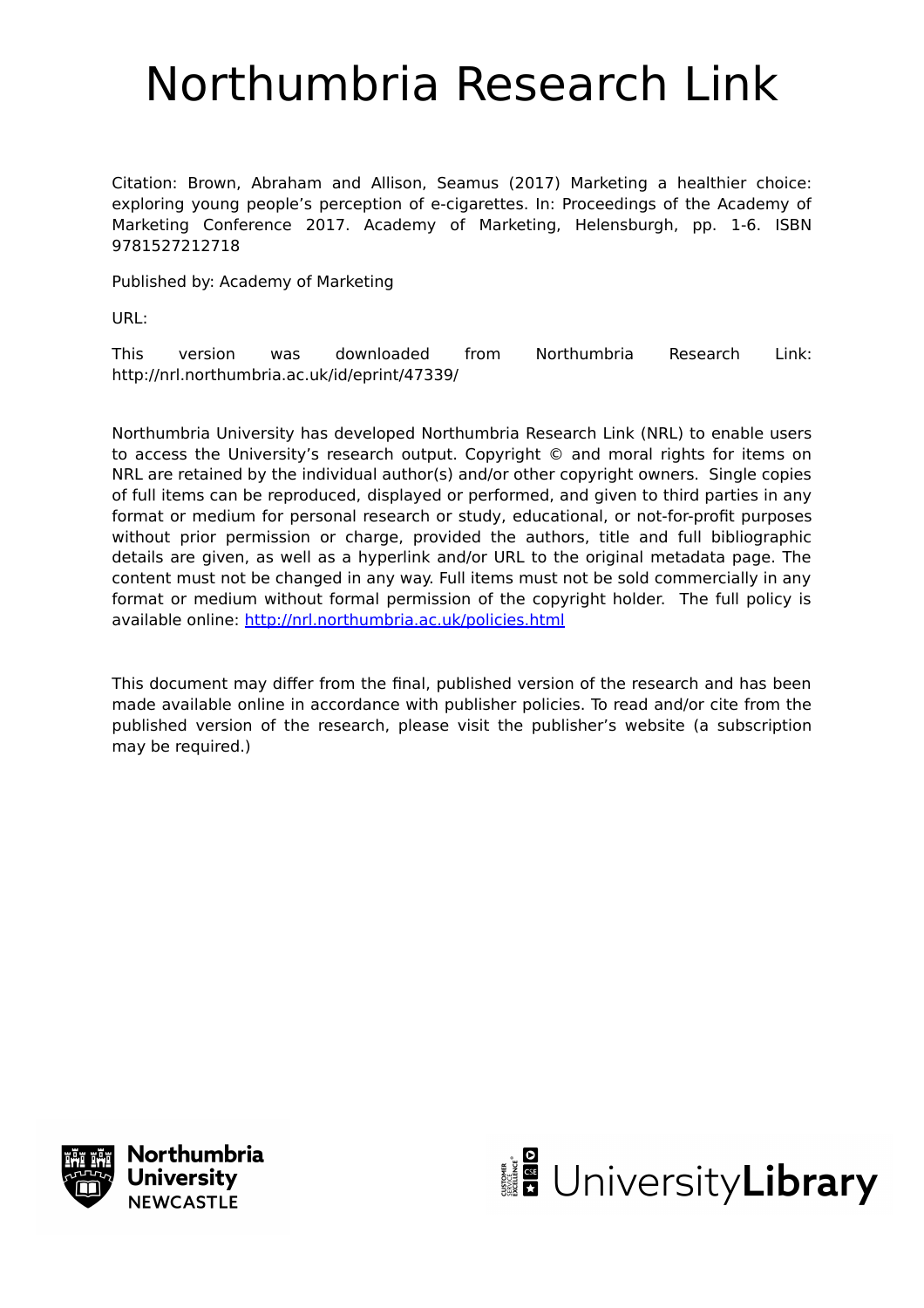# **Marketing a healthier choice: Exploring young people's perception of e-cigarettes**

# **Abstract**

**Background:** As a consequence of insufficient evidence on the safety and efficacy of ecigarettes, there has been much controversy surrounding its use in the tobacco control field.

**Objectives:** We sought to examine smoking prevalence and salience of e-cigarettes marketing stimuli, and whether these affected attitude-relevant responses toward e-cigarettes and intention to vape.

**Methodology**: A convenience sampling procedure was used to recruit 436 ever- and neversmokers aged 18 or older in the UK. Correlation analysis and structural equation modelling tested direct and indirect relationships between salience of e-cigarettes marketing messages, attitude relevant variables, and intention to vape.

**Results**: Just over half of never-smokers were females compared to two-thirds of ever-smokers who were males. Majority of respondents comprising 56% of ever-smokers and 63% of neversmokers had seen e-cigarette promotion in stores or gas stations. Only a third or less of everand never-smokers had seen e-cigarette promotion on TV, newspaper or online. Among neversmokers, association between e-cigarette promotion awareness and intention to vape was significant (B= .59,  $p < .001$ ) but this was mediated by conative beliefs (B=.84,  $p = .05$ ). Among ever-smokers, awareness of e-cigarette significantly affected cognitive  $(B = .97, p = .01)$  and conative attitudes ( $B = .88$ ,  $p = .001$ ), which in turn affected intention to vape in future ( $B = .45$ ,  $p < .001$ ).

**Conclusions:** Our results suggest that never-smokers might think of vaping instead of smoking cigarettes in future. Likewise, ever-smokers might have intention to vape if they think favourably about promotional stimuli and develop positive emotions towards vaping. Our study supports the need for more scientific evidence on the efficacy of e-cigarettes to encourage vaping as a substitute to smoking.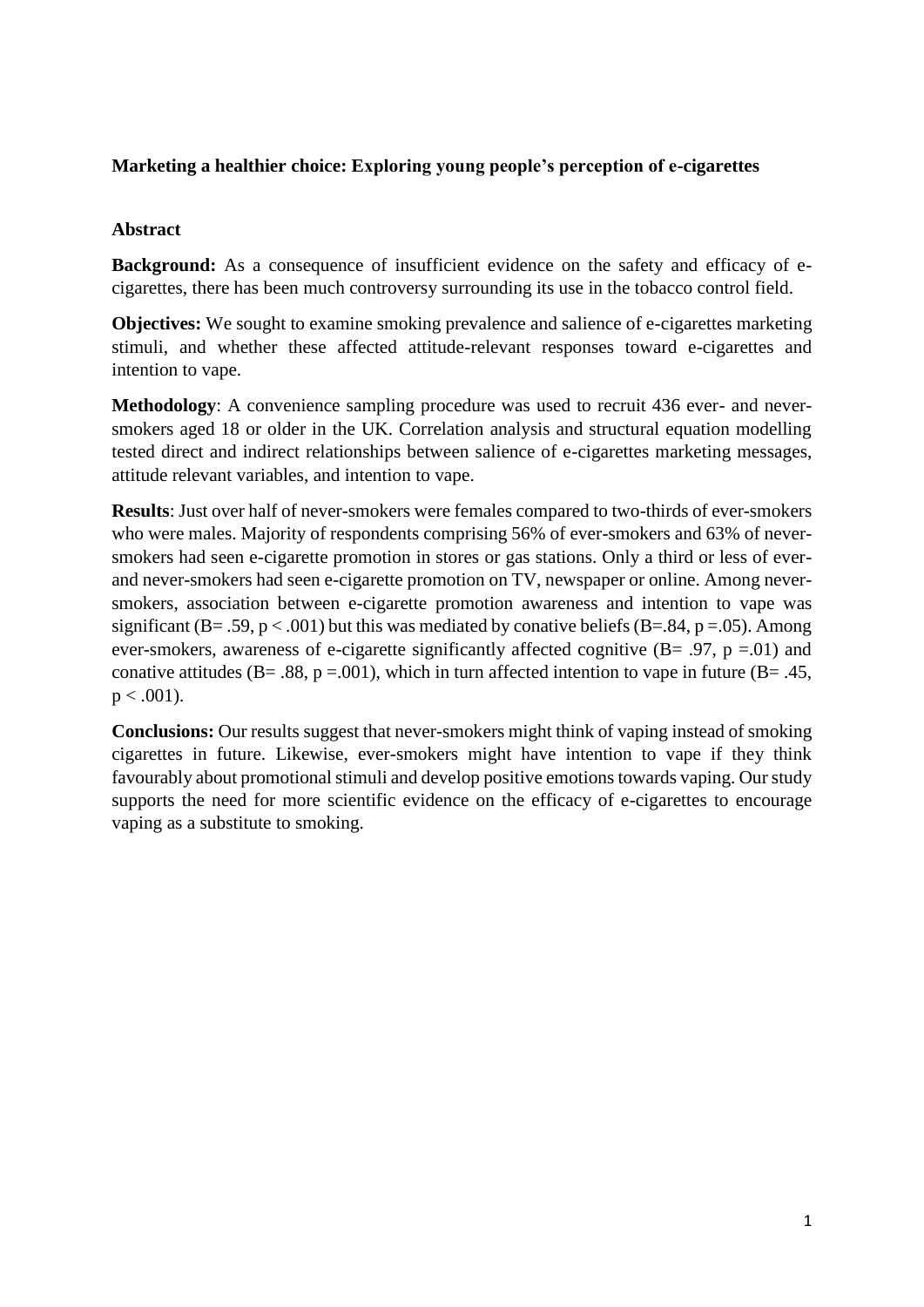**Introduction:** The purpose of this paper is to report on the early findings from a study of young adult's perceptions of electronic cigarettes (also called e-cigarettes or electronic nicotine delivery systems) and hereafter referred to as e-cigarettes. These initial findings form the very early outputs of a larger research project planned over four years of data collection. The analysis outlined in this paper represents first two years of data collection. It is expected that by sharing our project at this very early stage the research team can gain valuable feedback to help influence and inform the remaining data collection and analysis phases. This paper provides a brief perspective on the current academic commentary, states the purpose of the research and outlines the design of the research. Initial results are discussed and a number of concluding comments made.

## **Background**

The use of electronic cigarettes has generated much controversy in the tobacco control field. This is partly because of insufficient evidence on the safety of e-cigarettes and its efficacy for tobacco smoking cessation (Benowitz and Goniewicz, 2013; Bullen et al., 2013). Some researchers have argued that use of e-cigarettes may offer a new opportunity for smokers who are unable or unwilling to quit, thereby reducing their chances of getting smoking related diseases (McNeill et al., 2015; Zhu et al., 2013). Others have suggested that e-cigarettes should be banned for lack of safety and efficacy data. In line with this, some countries such as Australia, Canada, and Norway have banned e-cigarettes although these are highly visible and available on the internet (Adkison et al., 2013). As such, smokers in countries with e-cigarettes regulations may still access and purchase these online. The UK government is yet to ban ecigarettes partly because of the debate surrounding e-cigarettes. A study by Public Health England suggested that e-cigarettes are not completely risk free although when compared to tobacco smoking evidence suggested that they carry a fraction of the harm (Department of Health, 2015). E-cigarette use is increasing in the UK with one out of every 20 smokers using e-cigarettes.

The extant literature suggests that consumers' responses toward marketing stimuli may be of a cognitive, affective or conative nature (Zajonc and Markus, 1982; Zajonc, 1980). Smokers' cognitive responses to messages may reflect favourable or unfavourable evaluations of the attitude object, i.e. the stimuli (Fishbein and Ajzen, 1975; Hill, 1981). In this regard, tobacco marketing messages that promote health benefits of e-cigarettes may create favourable cognitive responses among consumers (Rüther et al., 2015). Such favourable attitudinal responses to marketing stimuli (e.g. decline in health risks or reduce cravings) may lead to uptake of use.

Consumers may also hold affective responses toward the attitude object. Here again, consumers may have favourable or unfavourable feelings towards e-cigarettes or e-cigarette marketing stimuli. Smokers who may feel good about e-cigarettes use would appear to hold positive emotions but those who may indicate that the mere thought of e-cigarettes is disgusting would seem to hold negative emotions or attitude (Ajzen, 1980). Likewise, smokers may also respond in a conative manner with respect to the attitude object, i.e. the promotional message. Such reactions to the message or object could be behavioural intentions (i.e. what they plan to do or would do). So, smokers with negative conative attitudinal responses toward e-cigarettes messages may reject e-cigarettes use but those with positive attitudes may express intentions to use, attend smoking cessation sessions and/or encourage their peers to vape.

**Contribution:** Although studies have examined smoking prevalence and attitude-relevant responses toward e-cigarettes (Dockrell et al., 2013; Borland, 2011)**,** only a few studies have assessed the three distinct categories of attitudinal responses toward attitude object**.** This study adds to the existing literature by assessing ever smokers and never smokers' cognitive,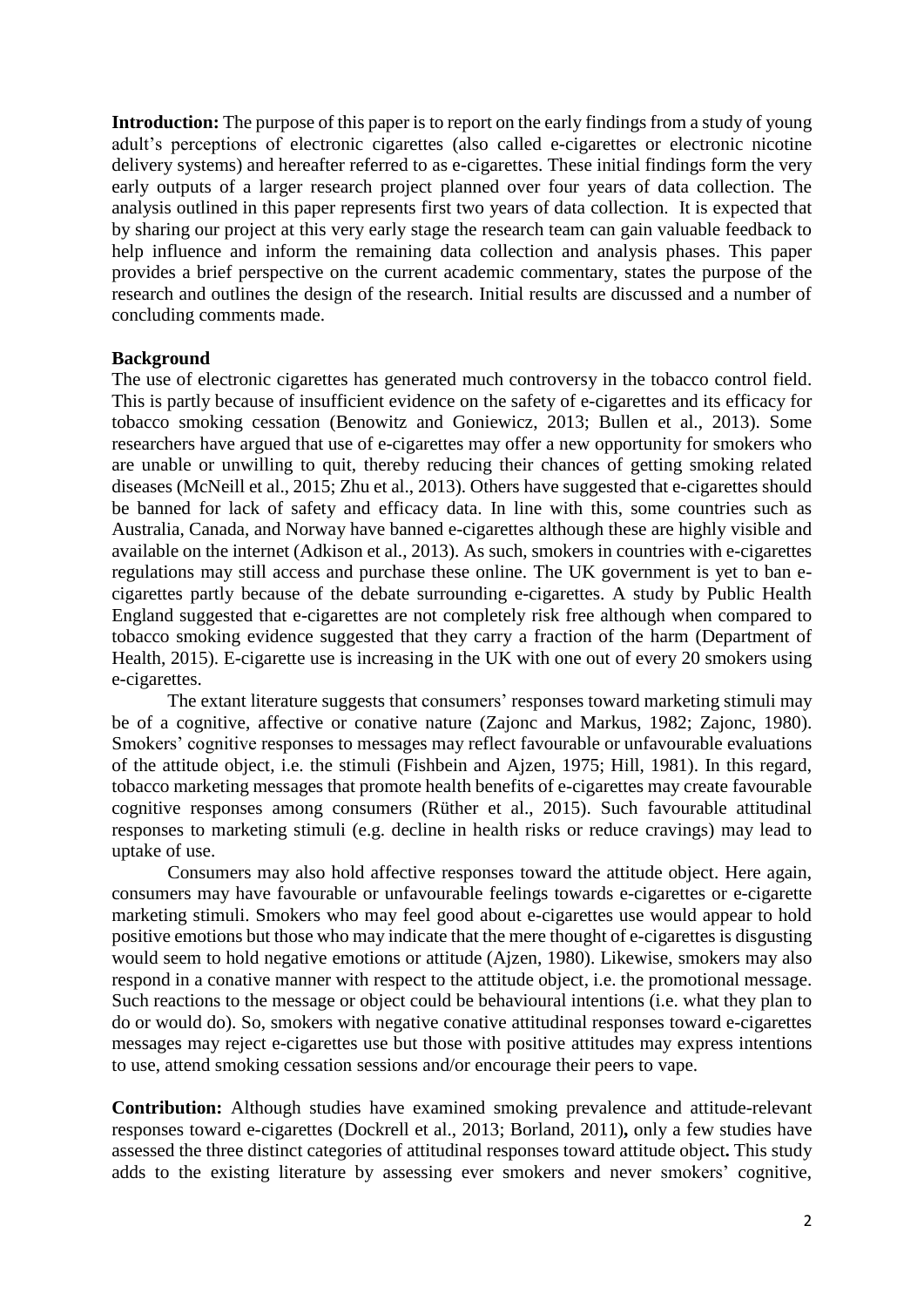affective and conative attitudinal responses to e-cigarettes promotions. To the extent that smokers' attitude toward e-cigarettes messages can shape future smoking behaviours, our results will provide a better understanding of the underlying reactions to e-cigarettes use and messages, and unravel the characteristics of potential e-cigarette users. We hypothesise that ever and never smokers would hold favourable attitudes toward health benefits of electronic cigarette use. Given that the three components reflect the same underlying attitude, we also propose that these three would correlate to some degree. On account that smokers with favourable attitudes about e-cigarettes are more likely to vape as a substitute to regular cigarette smoking, we hypothesised that salience of tobacco marketing stimuli will affect attitude relevant components, which will in turn affect future intention to vape.

#### **Research Purpose and Objectives:**

**Methodology:** The study was a cross-sectional pilot survey that took place on a university campus in the UK. Participants were recruited from a non-probability convenient sample of UK student population. The aim was to recruit ever smokers and never smokers to examine their tendency of vaping or using e-cigarettes in future. The inclusion criteria only permitted participants of 18 or older. Ethical approval was granted before the study was conducted.

Participants were briefly introduced to the questionnaire administration procedure and the goal of the study. The researchers handed out the questionnaires to participants and sought their consent to complete. The questionnaire comprising 35 questions was designed to examine attitude-relevant responses to e-cigarettes use and awareness of e-cigarettes messages. The questions were adapted from existing questionnaires about e-cigarettes (Rash and Copeland, 2008) and additional questions were added to gain deeper insights regarding e-cigarettes. Most questions were answered on a dichotomised scale "yes" or "no". However, a few questions were answered on a three point scale "large extent", 'some extent' or "lesser extent." Participants answered on demographics (age and sex) and smoking status. Overall 436 participants responded to our survey. For the purpose of this study former smokers and current smokers were combined to form "ever smokers".

*Measures: Awareness of e-cigarettes marketing messages: Participants were asked to respond* to their awareness of e-cigarettes marketing stimuli in the media, in stores and from friends and family. The question asked was: "Which of the following sources have you ever heard about e-cigarettes (TV, Newspaper, in stores, news story on TV, news story in newspapers, and online)?" with response options "yes" and "no."

*Attitude-relevant responses toward e-cigarettes:* Based on the multicomponent dimensions of attitudinal responses toward e-cigarettes, 4 cognitive, 3 affective and 3 conative questions were asked to examine participants' attitude-relevant responses toward the attitude object. Dichotomised responses options "yes" and "no" were provided for each of the questions asked. *Alternative Behaviours:* A measure of behaviour is a smoker's willingness to perform. One item was used: "Do you intend to use e-cigarettes in future?", Response options for this are: "yes" and "no".

*Statistical Analyses:* Statistical analyses were performed with STATA (version 14). Smoking prevalence rates were computed to examine the extent to which the sample varied by smoking status. Reliability analyses were conducted to show the internal consistency of the items used, which revealed Cronbach's alpha of 0.52 or more for all the scales tested. Confirmatory factor analysis (CFA) was performed to assess whether the constructs were correlated. This revealed that overall model fit was acceptable. Model fit statistics were all within the acceptable criteria. Structural equation modelling (SEM) was then performed to test the direct and indirect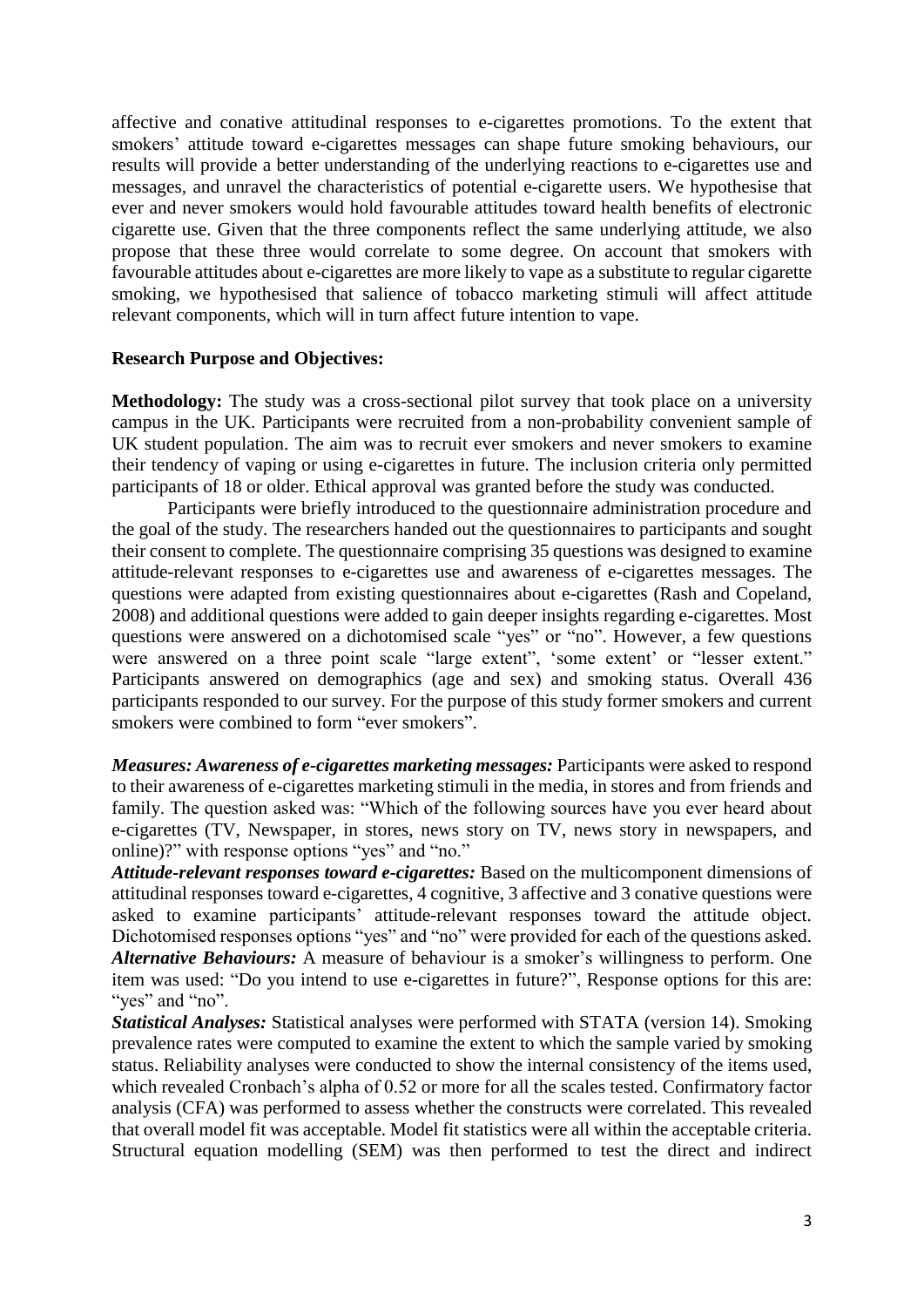relationships between salience of e-cigarettes marketing messages, attitude relevant variables, and intention to vape.

#### **Results**

Our findings showed that 46% of never smokers compared to 65% of ever smokers were males aged 18-39 years. 35% of ever smokers and 54% of never smokers were females aged 19-39. Among those who were aware of e-cigarette promotion, 26% of ever smokers compared to 31% of never smokers had heard about e-cigarettes online, 22% of ever smokers and 30% of never smokers had seen it on TV, 8% of ever smokers and 13% of never smokers had read about it in advertising newspaper, 17% of ever smokers and 16% of never smokers had heard as news story on TV, 9% of ever smokers and 13% of never smokers had read about it in a newspaper, and 56% of ever smokers compared to 63% of never smokers had seen it in stores or gas stations. Cognitive attitudinal responses revealed that 40% of never smokers compared to 42% of ever smokers thought that e-cigarettes are not safe enough to use, 22% of never smokers and 14% of ever smokers thought that e-cigarettes would not be mistaken for regular cigarettes, and 13% of never smokers and 19% of ever smokers thought that e-cigarettes do not resemble regular cigarettes.

Affective response depicted that 11% of never smokers compared to 20% of ever smokers felt that e-cigarettes are embarrassing to use in public while 26% of never smokers compared to 33% of ever smokers felt that vaping will eradicate the smell of using regular cigarettes. 19% of never smokers compared to 31% of ever smokers felt that e-cigarettes use will reduce craving for regular cigarettes. 23% of never compared to 34% of ever smokers felt that e-cigarettes use will not satisfy their desire to smoke. Conative attitudinal responses showed that 26% of never smokers compared to 40% of ever smokers thought that e-cigarettes use will help them to reduce smoking regular cigarettes, whereas 19% of never smokers compared to 31% of ever smokers believed that e-cigarettes will help them to give up regular cigarettes use. The findings depicted that 27% of never smoker compared to 13% of ever smokers believed that vaping will help them to spend more time with friends and family. We found that 13% of ever smokers compared to 5% of never smokers said they intend to use ecigarettes in future.

CFA results depicted positive correlations between cognitive, affective and conative attitudes for ever smokers and never smokers. SEM examined associations between awareness of e-cigarettes promotions, attitude-relevant constructs and intention to use e-cigarettes. This showed borderline significance between e-cigarettes promotion awareness and conative attitudes among never smokers  $(B=.84, p-value = .05)$ , which in turn significantly affected intentions to use e-cigarettes ( $B = .59$ , p-value < .001). Among ever smokers, awareness of ecigarettes significantly affected cognitive  $(B = .97, p-value = .01)$  and conative attitudes  $(B = .01)$ .88, p-value =.001), which in turn affected intention to vape in future ( $B = .45$ , p-value < .001). **Concluding comments**

## We evaluated smoking prevalence and salience of e-cigarettes marketing stimuli, and whether these affected attitude-relevant responses toward e-cigarettes and intentions to vape. Positive correlations between cognitive, affective and conative responses were reported among ever smokers and never smokers. Consistent with past research (Dockrell et al., 2013), our findings suggest that favourable cognitive responses toward a promotional stimuli can positively affect emotional responses, which in turn will facilitate positive associations with conative attitudes. Among ever smokers, awareness of e-cigarettes promotion affected their conative attitudes, which also affected their intention to vape. Our results suggest that ever smokers might think of vaping instead of smoking in future (Caponnetto et al., 2013), because of positive connotations of vaping as a result of marketing messages. Likewise our findings that never smokers' awareness of marketing stimuli will positively affect conative responses and intention to vape, suggest that those contemplating of smoking might opt for a perceived healthier choice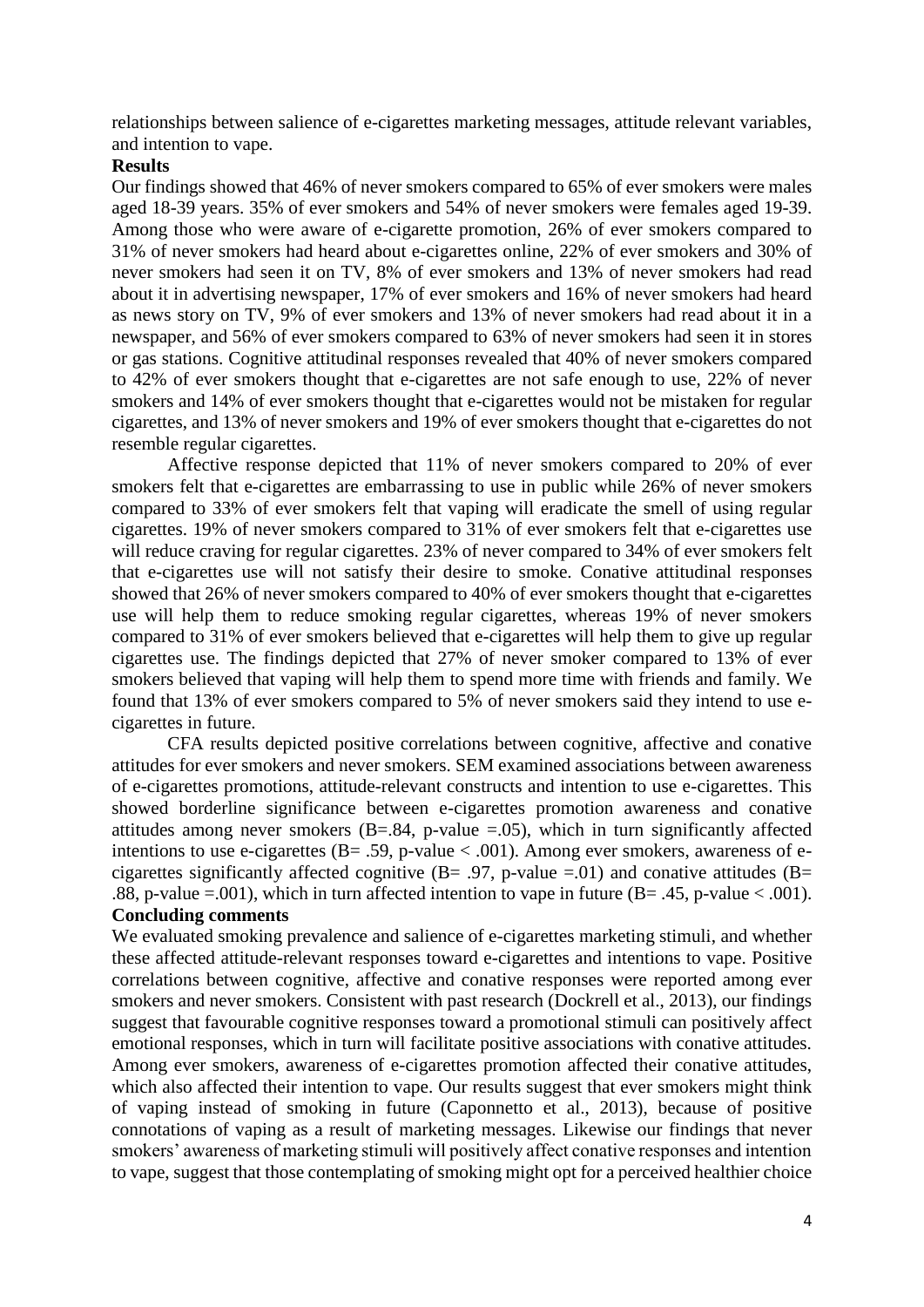- vaping. Our study supports the need for more scientific evidence on the efficacy of ecigarettes to encourage vaping as a substitute to smoking.

## **References**

Ajzen, I., 1980. *Attitude Structure and behavior*. In A.R. Pratkanis, S.J. Breckler and A.G. Greenwald (eds), Attitude Structure and Function. Psychology Press, pp. 241-250.

Adkison, S.E., et al., 2013. Electronic nicotine delivery systems: international tobacco control four-country survey. *American Journal of Preventive Medicine*, 44(3), pp. 207–215.

Benowitz, N.L., and Goniewicz, M.L. 2013. The regulatory challenge of electronic cigarettes. *Journal of American Medical Association*. 310(7), pp. 685–686.

Borland, R., 2011. Electronic cigarettes as a method of tobacco control. *British Medical Journal,* 343, d6269. doi:10.1136.

Bullen, C., et al., 2013. Electronic cigarettes for smoking cessation: a randomised controlled trial. *Lancet*. S0140-6736(13), pp. 61842–61845.

Caponnetto, P., et al., 2013. Efficiency and safety of an electronic cigarette (ECLAT) as tobacco cigarettes substitute: a prospective 12-month randomized control design study. *PLoS One*. 8(6), pp. e66317.

Department of Health, 2015. A report commissioned by Public Health England Department of Health. Protecting and improving the nations' health.

Dockrell, M., et al., 2013. E-Cigarettes: Prevalence and attitudes in Great Britain. *Nicotine & Tobacco Research*, 15 (10), pp. 1737-1744.

Fishbein, M., and Ajzen, I., 1975. Belief, attitude, intention, and behavior: An introduction to theory and research. Reading, Mass.: Addison-Wesley. Greenwald.

Hendricks, P.S., Delucchi, K.L., and Hall, S.M., 2010. Mechanisms of change in extended cognitive behavioral treatment for tobacco dependence. *Drug Alcohol Dependence*. 109, pp. 114–119.

Hill, R.J., 1981. Attitudes and behaviour. In M. Rosenberg and R. H. Turner (eds), Social Psychology, sociological perspectives, pp. 347377.New York: Basic.

McNeill et al., 2015. E-cigarettes: an evidence update. A report commissioned by Public Health England Department of Health. Protecting and improving the nations health.

Rash, C.J., and Copeland, A.L., 2008. The Brief Smoking Consequences Questionnaire-Adult (BSCQ-A): development of a short form of the SCQ-A. *Nicotine & Tobacco Research,* 10(11), pp. 1633–1643.

Rüther, et al., 2015. Electronic cigarettes—Attitudes and use in Germany. 18 (5), *Nicotine & Tobacco Research.* pp. 660-669

Zajonc, R.B., 1980. "Feeling and Thinking: Preferences Need No Inferences," *American Psychologist*, 35, pp. 151-175.